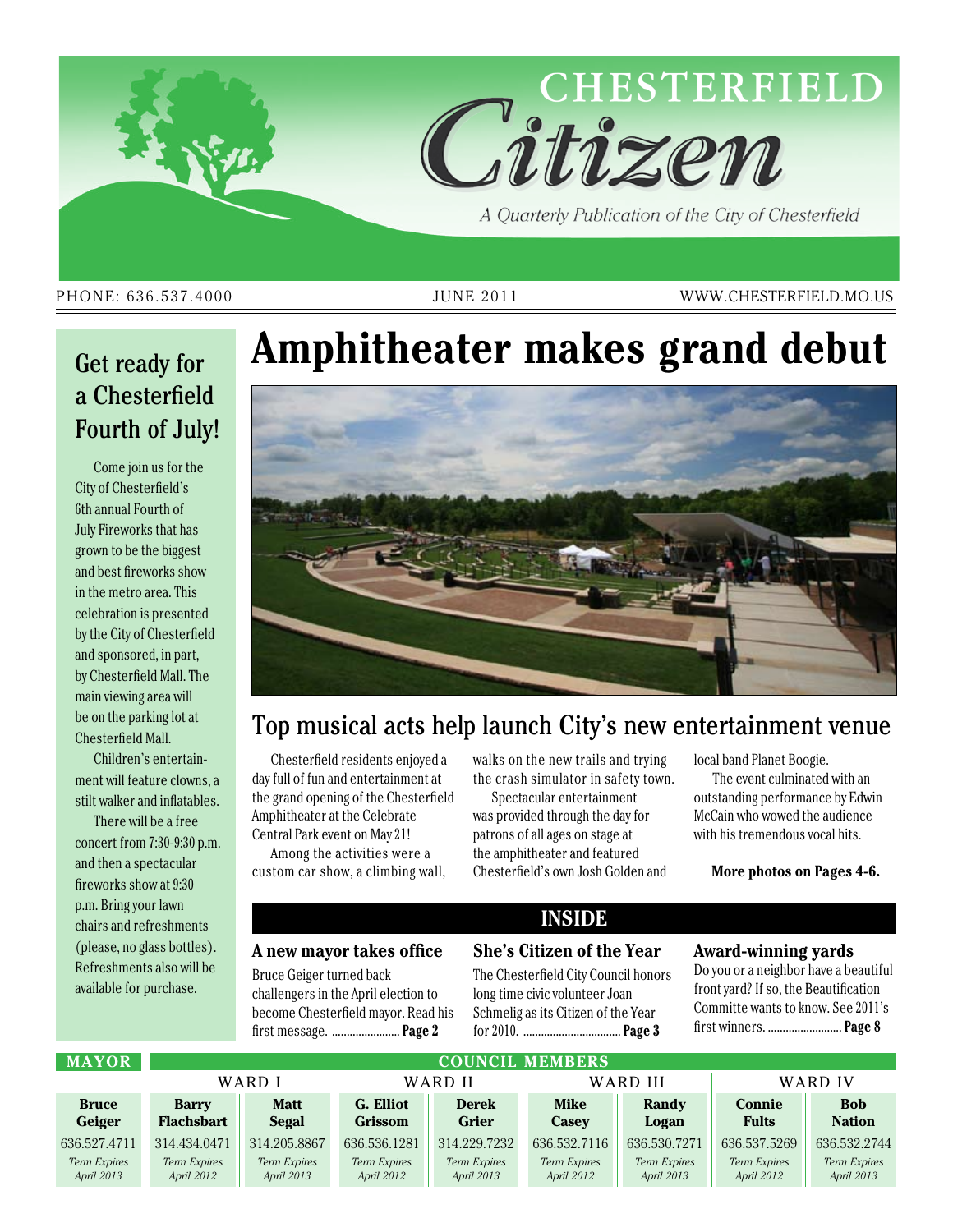

### Chesterfield's best days still lie ahead

**O**n April 20, it was with a great deal of humility and gratitude to the residents of our great city that I was sworn in as Chesterfield's seventh mayor. Mine will be a two-year term, completing the remaining years of former Mayor Nations' original term when he was re-elected in April 2009.

I extend my congratulations to Councilmembers Matt Segal, Randy Logan and Bob Nation on their re-elections. In addition, we have two new councilmembers in Ward ll. Derek Grier won a two-year term to replace former Councilmember Lee Erickson, and City Council approved my appointment of Elliot Grissom to replace me for the remaining one year of my term.

While our city is relatively young at 23 years, we have accomplished a great deal in a short period of time. Our police force is internationally accredited and is one of, if not the best in the region while our streets department is second to none. Our parks department recently became only the third parks program in the state of Missouri and the one hundredth in the nation to be certified

by the Commission for Accreditation of Parks & Recreation Agencies. They provide a wide variety of outstanding recreational opportunities that are getting even better with the dedication of the new amphitheater and trails in Central Park, completion of the riparian trail, plus additional ball fields and amenities at the Chesterfield Valley Athletic Complex. Later this summer we will have the opening of the first phase of the Eberwein Park, including a long-awaited dog park. This will complete the second phase of the parks program we committed to when Proposition P passed in 2004, and we are coming in ahead of time and under budget. In addition, work continues on the 17-mile levee trail, which should be completed next year.

During the campaign I committed to build on our past success, exercise strong fiscal discipline and ensure a government that is responsive to its residents and businesses. We are the only municipality in Missouri with a Moody's Triple A bond rating, reflecting our outstanding financial position. Without a property tax to fund our ongoing operations, we depend on sales tax income for a substantial portion of revenues. With the serious downturn in the economy and negative impact on sales tax revenues the past two years, we found it necessary last fall to right-size our organization to meet the lower demands on staff and offset the declining sales tax revenues. While this was a difficult decision, it was the right decision. Our City is well positioned to meet the challenges of a still uncertain economy while delivering quality services and providing a safe, clean, beautiful, vibrant environment for our residents and businesses.

With the combination of an experienced and dedicated City Council, an outstanding City staff and a band of citizen volunteers, I can assure you that the best is still ahead for Chesterfield.

Harne Heiger

**Bruce Geiger, Mayor**

### City ordinance prohibits fireworks displays without permits

As the Fourth of July approaches, many people will enjoy the holiday with backyard barbecues, swimming, family fun and other summer activities.

However, it's important to know that a Chesterfield City ordinance has long prohibited individuals from either selling or discharging fireworks, except by permit. Fireworks can cause both personal injury and property damage. The Chesterfield Ordinance pertaining to fireworks reads as follows:

 (a) It is unlawful for any person to manufacture, sell, offer for sale, ship or cause to be shipped

into the corporate limits of the City of Chesterfield, any item of fireworks. This section applies to nonresidents as well as residents of the City.

(b) Any person possessing or transporting special fireworks into the corporate limits of the City of Chesterfield for the purpose of conducting a special fireworks display shall be licensed by the state fire marshal as a distributor in accordance with Section 320.126 RSMo. 1985, as amended.

(c) Before any permit for a special fireworks display shall be issued by the City Administrator,

the fair association, amusement park, organization, firm, or corporation making the application therefore shall furnish proof of financial responsibility to satisfy claims for damages to property or personal injuries arising out of any act or omission on the part of such person, firm or corporation or any agent or employee thereof.

Sec. 13-23. Explosion, ignition, discharge unlawful. It is unlawful for any person to explode, ignite or discharge any articles of fireworks within the corporate limits of the City.

### **Chesterfield Citizen**

Published four times a year by the City of Chesterfield.

Chesterfield City Hall 690 Chesterfield Parkway West Chesterfield, MO 63017-0670 Phone: 636.537.4000 Email: info@chesterfield.mo.us Web: www.chesterfield.mo.us

#### **Facebook**

You can follow your city on Facebook! Look for City of Chesterfield, MO and "Like" all the pages of interest to receive updates from various departments.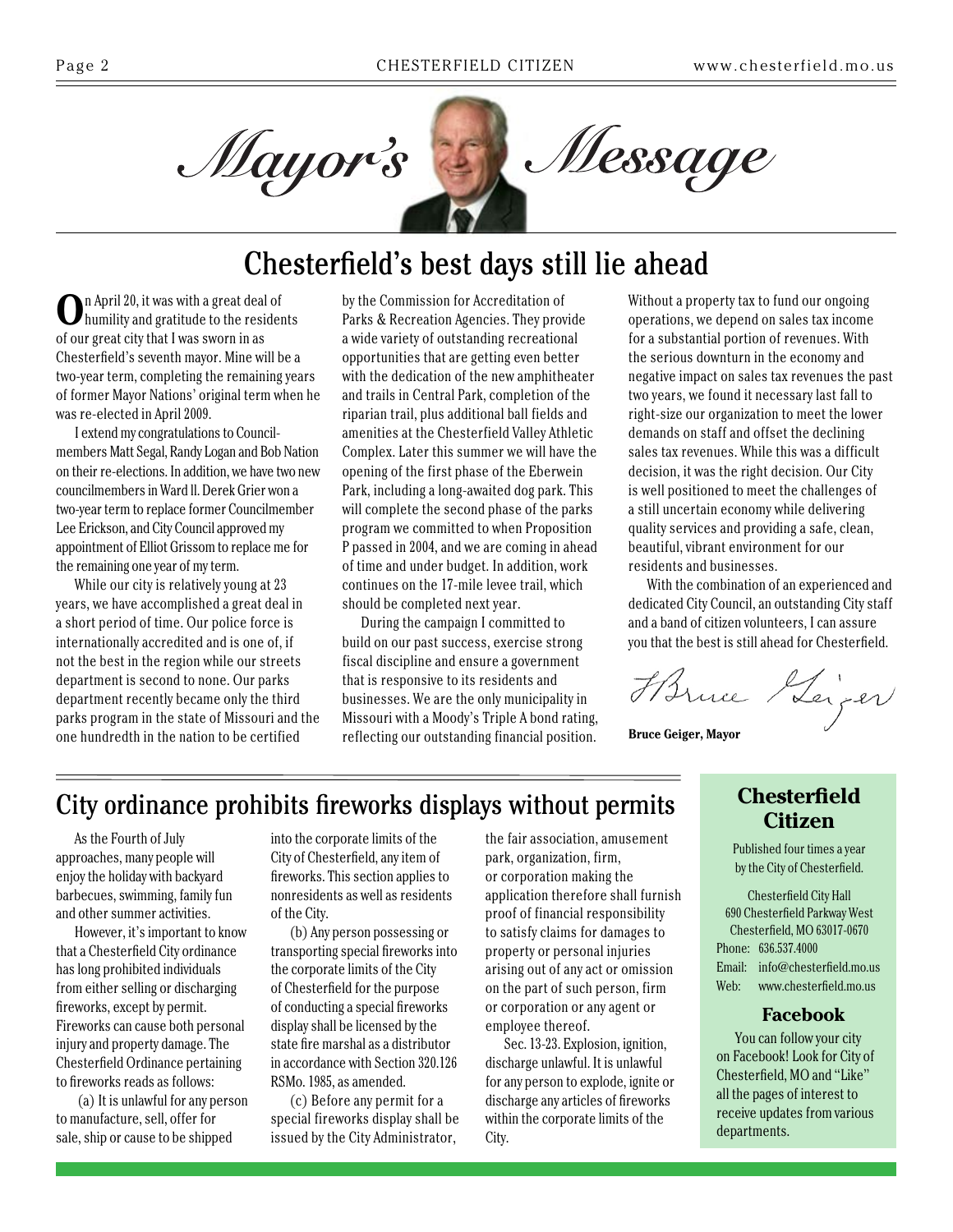### FROM CITY HALL

## **City honors Schmelig as Citizen of Year**

Joan Schmelig is the 2010 Citizen of the Year as selected by the Chesterfield City Council.

A Citizens Selection Committee comprised of citizen committee and community volunteers presented the recommendation to the City Council following reviews of several nominations. With many of the recipient's family and friends looking on, Then-Acting Mayor Barry Flachsbart presented Schmelig with the award at the March 21 City Council meeting.

Citizens of the Year are recognized for benefitting the City through volunteerism, working on community projects, and overall civic contributions to the community.

Schmelig has served on the Beautification Committee for the City of Chesterfield since 1993 and also sits on the board of Chesterfield Arts. She is a board member of the Faust Park Foundation and is a past officer of the Chesterfield Athletic Association and Chesterfield Community Association. Schmelig also served on the committee to secure and purchase property for the ball fields in the Chesterfield Valley and was instrumental in the disaster recovery efforts following the 1993 flood.

She has had a 29-year career as the president of the Chesterfield Chamber of Commerce. She is responsible for many longstanding community traditions that Chesterfield residents eagerly anticipate, such as the summer concerts in Faust Park, the Business Expo, and the Gumbo Flats Pumpkin Run.

Kathy Higgins, the City's 2008 Citizen of the Year, was one of many who nominated Schmelig and said, "She has such a love for our City, and sings our praises at all times. I have never met anyone who is more ethical, hard working for her city, and



*Joan Schmelig receives the Citizen of the Year award from then Acting Mayor Barry Flachbart at the March 21 City Council meeting.*

| <b>CHESTERFIELD CITIZENS OF THE YEAR</b> |                                   |      |                                            |      |                                   |  |  |  |  |  |
|------------------------------------------|-----------------------------------|------|--------------------------------------------|------|-----------------------------------|--|--|--|--|--|
| 1990                                     | 1989 Mark Beldner<br>Greg Franzen |      | 1994 Faith Martens<br><b>Benton Taylor</b> |      | 2002 Bill and Terry<br>Wunderlich |  |  |  |  |  |
| 1991                                     | None Awarded                      | 1995 | Robert H. Grant                            |      | 2003 Jerry Right                  |  |  |  |  |  |
| 1992                                     | None Awarded                      |      | Judy LeDoux                                |      | 2004 Lynn O'Connor                |  |  |  |  |  |
| 1993                                     | Rev. Carlton                      | 1996 | Darcy Capstick                             |      | 2005 Dan Rothwell                 |  |  |  |  |  |
|                                          | Norton                            | 1997 | Minna Waldmann                             | 2006 | Phil & Kay                        |  |  |  |  |  |
|                                          | <b>Marilyn Norton</b>             | 1998 | Louis Sachs                                |      | Folsom                            |  |  |  |  |  |
|                                          | Laura L. Frame                    | 1999 | Larry Grosser                              | 2007 | Maurice "Bud"                     |  |  |  |  |  |
|                                          | Jason Goldkamp                    | 2000 | Lauren Strutman                            |      | Hirsch                            |  |  |  |  |  |
|                                          | Pastor Jeff                       |      | Dick Busch                                 | 2008 | Kathy Higgins                     |  |  |  |  |  |
|                                          | Perry and                         | 2001 | Jade Gardner                               | 2009 | Don Wiegand                       |  |  |  |  |  |
|                                          | Members of                        |      | Bute                                       | 2010 | Joan Schmelig                     |  |  |  |  |  |
|                                          | St. Louis Family                  |      | Betty Hathaway                             |      |                                   |  |  |  |  |  |
|                                          | Church                            |      |                                            |      |                                   |  |  |  |  |  |

proud to be a resident and to work in Chesterfield. She so very much deserves this wonderful honor."

Craig Conway, Executive Vice President of Lindell Bank and former chairman of the Chamber of Commerce, stated in his nomination: "She has helped enrich all of our lives and enriched our city by her example of living and breathing everything good about Chesterfield. She helped organize relief efforts when the valley

flooded in 1993. Chesterfield and Joan are synonymous."

Schmelig also was recognized at the City's biennial volunteer appreciation dinner on March 23.

Schmelig and her husband, Dick, have been residents of Chesterfield for more than 40 years.

 Other nominees for Citizen of the Year were Craig Bidner, Mary Brown Biddle, Jane Durrell, Michael & Neathery Fuller, Stacey Morse, and Dale Schwartz.

### Summer brings sun, fun … and solicitors

Who's knocking at my door? The arrival of nicer weather often means an increase in solicitors – individuals or groups going door-to-door to sell items or services or request donations.

While this activity is legal in Chesterfield, solicitors are required to obtain a license and might have to pay a fee for this license. Charitable organizations are exempt from paying a fee. The issuance of a Solicitor License is not an

endorsement, and you should not feel obligated to purchase any product or service.

**If solicitor can't produce a license, call police: 636.537.3000**

If someone knocks on your door with something to sell or a cause to promote, you have the right to ask to see a license, which is a one-page document typed on official City of Chesterfield letterhead, and has the City's raised seal affixed to the document. If they are unable to do so, you are encouraged to report the person(s) to the Police Department at 636.537.3000 and provide as many details as possible to help the police apprehend the right  $person(s)$ .

"No Solicitors, No Peddlers" stickers are available free of charge at City Hall or you can call the Customer Service Center at 636.537.4000 and request that a sticker be mailed to you.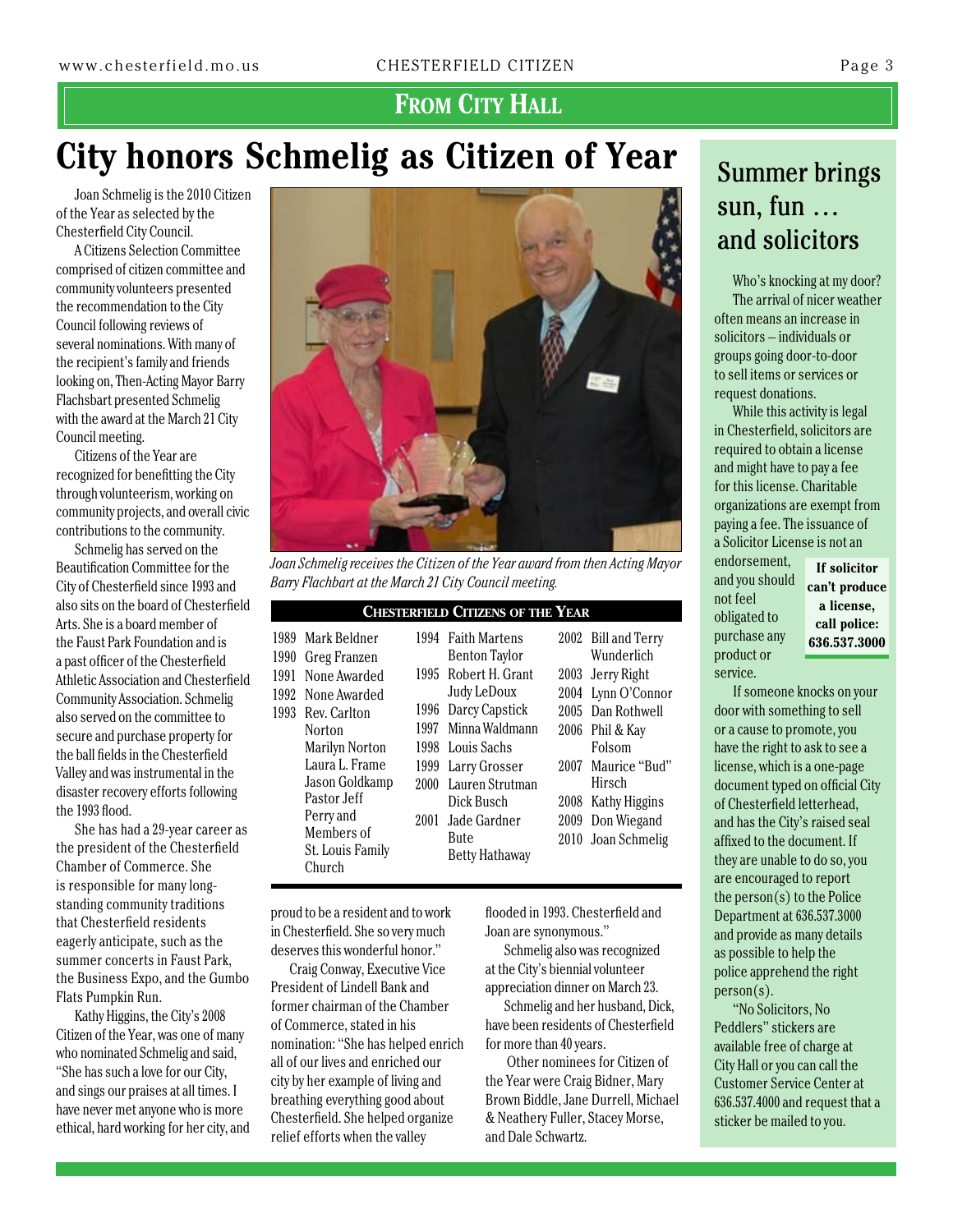#### Page 4 **CHESTERFIELD CITIZEN** www.chesterfield.mo.us

### **Parks & Recreation**

*Cutting the ribbon to officially open the amphitheater is Chesterfield Mayor Bruce Geiger. Joining him, from left, are former Mayor John Nations; Don Meyer, Chairman of the Chamber of Commerce; Mike Geisel, Director of Planning, Public Works & Parks; and former Mayor Nancy Greenwood.*





### **A time of celebration**

Despite forecasts of rain, the weather cooperated for the dedication of Chesterfield's amphitheater.

Saturday featured music, food and fun for citizens of all ages. But don't worry if you

missed the grand opening. There are plenty of events planned this summer at the amphitheater.

See the venue's schedule of free movies and concerts on the next page.





*Pop star Josh Golden, a resident of Chesterfield, helps open his hometown's new amphitheater with a performance on Saturday, May 21.*

### How to find Chesterfield's new amphitheater

It's so new that Google and most navigation systems won't find it for you! The Chesterfield Amphitheater is located at 631 Veterans' Place Drive, which is a new street running between Burkhardt Place

(think Library and YMCA) and Lydia Hill Drive (road to the pool), both of which are located off of Chesterfield Parkway West, just west of the Mall. Park in the general vicinity and enjoy the summer events!



*Edwin McCain entertains the crowd Saturday night, capping the grand opening.*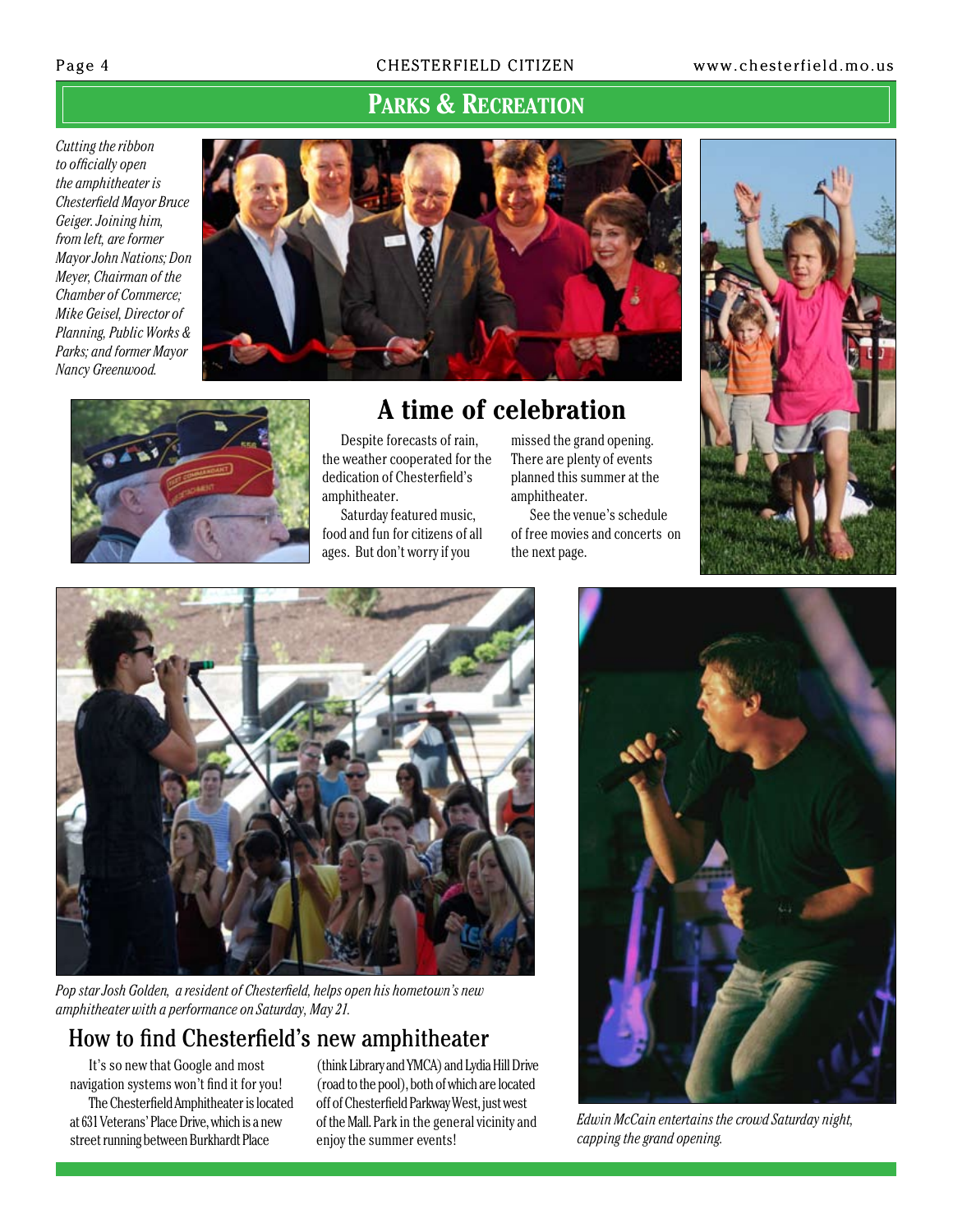### **Parks & Recreation**



*The St. Louis Civic Orchestra helped kick off Dedication weekend, with lights contributing to the dramatic setting.*



*Attendees had many activities from which to choose, including a car show, food & games, or just soaring to new heights with sculpture.*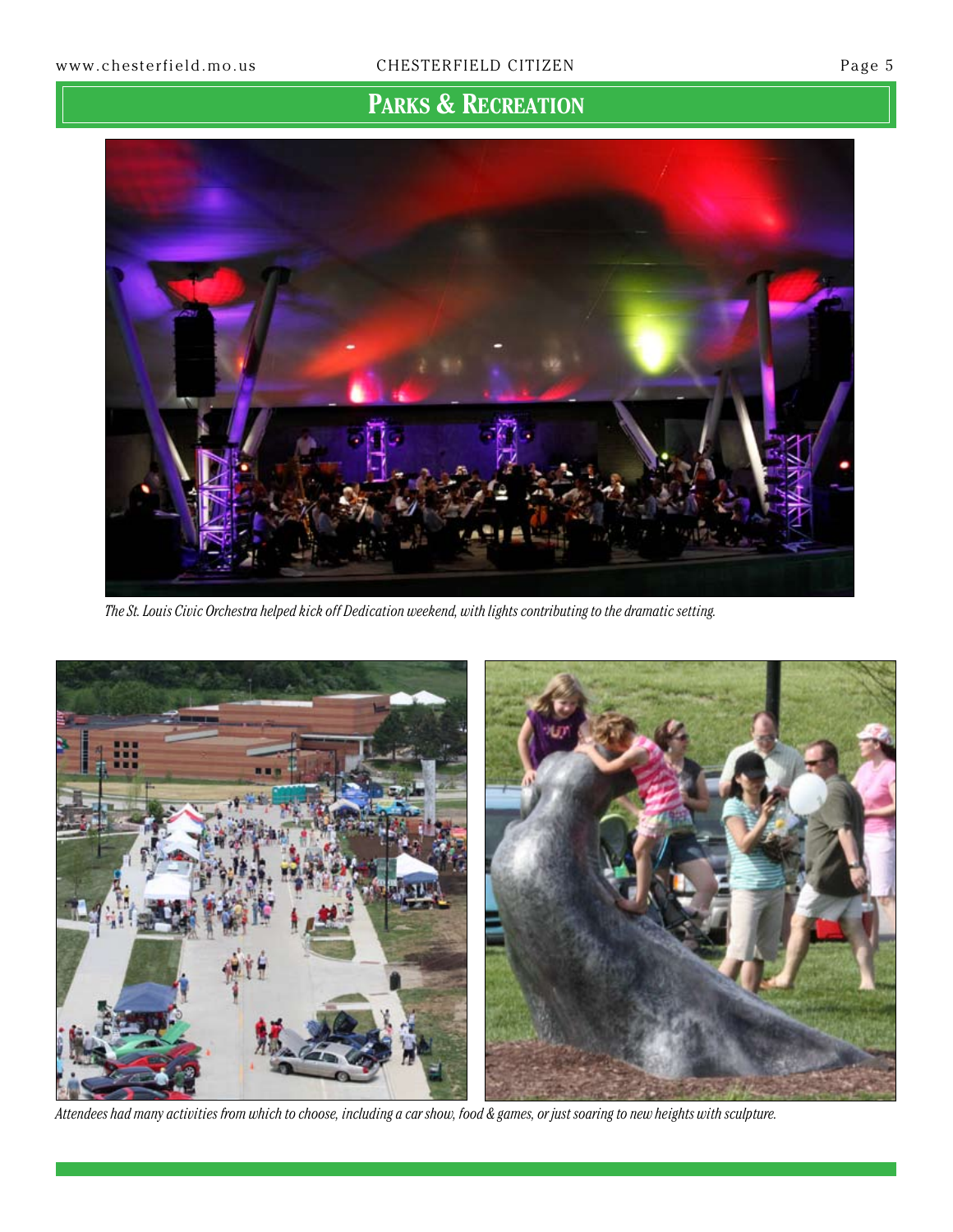**Parks & Recreation**





*Festivities provided ample supplies of nourishment, musical entertainment . . . and even robot demonstrations by the St. Louis County Police Department.*

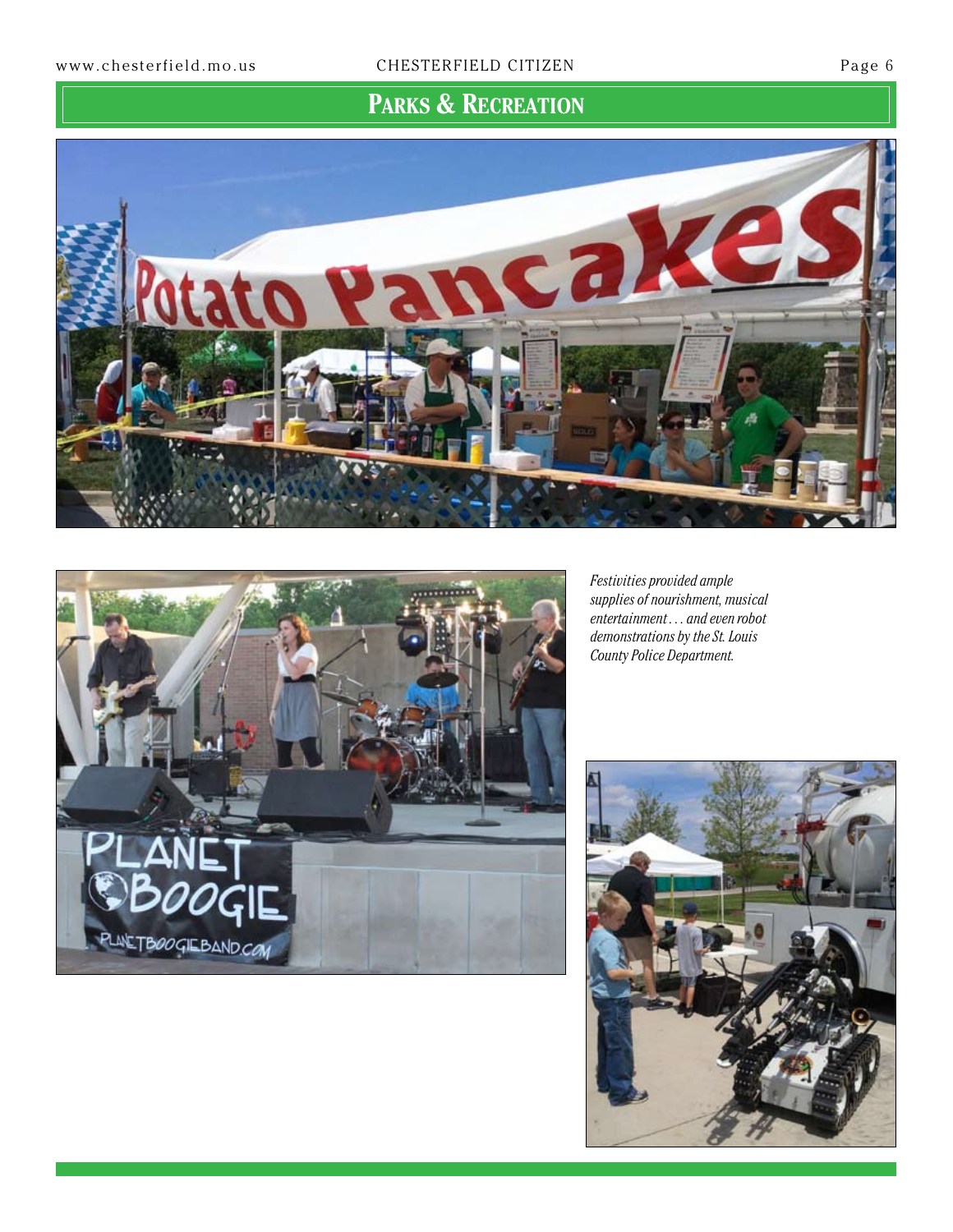### **Parks & Recreation**

# Parks and Rec earns national accreditation

The Chesterfield Parks and Recreation Department has become one of only 99 park and recreation agencies in the U.S. accredited by the National Recreation and Park Association (NRPA)

In earning the distinction, the Chesterfield department met an extensive list of standards set forth by the Commission for Accreditation of Park and Recreation Agencies (CAPRA). Chesterfield is one of three Parks and Recreation agencies in

Recycling

City parks

containers are

coming soon to

Residents soon will be seeing new recycling containers similar to this one at all Chesterfield parks. Please recycle by tossing all plastic bottles, paper, and cans into these bins to help us reduce our solid waste going to the landfills.



*From left, Mike Geisel, Director of Planning, Public Works & Parks; Kari Johnson, Superintendent of Recreation; Steve Jarvis, Assistant Director of Parks & Recreation; and Greg Mack, Chairman of the CAPRA Board (Commission for Accreditation of Parks & Recreation Agencies).*

Missouri to earn accreditation. The other two are city

departments in Kansas City and Lee's Summit.

### Aquatic Center offers program variety

*For more information on progams below, visit www.chesterfield. mo.us or call the Park and Rec office at 636.812.9500.*

#### **Extended hours**

July 4 & Sept. 3, 5-10 p.m. You and your family are invited to special evenings of fun and swimming. Half-price admission for everyone starting at 5 p.m. The concession stand will be open.

#### **K-9 Splash**

Sept. 6, 4:30-7 p.m. Bring your canine best friends to play catch, swim about, or just hang out at the pool. There is a maximum of two dogs per family. You must have the most recent record of vaccinations for your dog to participate. No puppies under five months.

Co-sponsored by Dirk's Fund and Treats Unleashed.

\$7 per dog; \$3 per person (children under 2 are free)

#### **Swim Lessons**

Check out the swim lesson program! We have group and private lessons, which are taught by certified instructors.

#### **River Walk Club**

Looking for a way to have some cool exercise? If so, the River Walk Club could be your answer. This program gives adults the chance to walk against the current in the lazy river. All participants must be 16 or older. Single day and punch cards are available.

Monday-Friday, June 6-Aug. 15, from 9-10 a.m.; Tuesdays and Thursdays, 8:15-9:15 p.m. .

#### **Passport-2-Splash**

Tuesdays & Thursdays, June 7-Aug. 4, 9-10 a.m.

Passport-2-Splash offers the opportunity for you and your preschool age children (5 and under) to use the leisure pool during special morning sessions Tuesdays and Thursdays. A parent is required to be in the water with child. Children over age 5 are not allowed to participate.

### Let us entertain you this summer at amphitheater

The City is hosting a summer series of movies and concerts at the new amphitheater. There are no admission charges, and you may bring your own food and drink. But, please, no glass containers. Concessions will be available.

There is a combination of fixed and lawn seating. If you would like to stretch out on the lawn then don't forget your blankets.

### **Movies**

What better way to spend a summer evening than watching a movie – under the stars!

Bring the family for this great event that is returning for its fourth year. Movies will be shown at sunset .

The schedule:

**June 10 –** Despicable Me (Rated PG)

**July 8 –** Eat, Pray, Love (PG-13) **Aug. 5 –** Toy Story 3 (G)

### **Music**

If you love music, then bring your family and friends out to enjoy a summer evening under the stars while listening to a wide variety of music. All performances will begin at 7 p.m. and end at approximately 9 p.m. **June 4 –** Groove Thang **June 25 –** The Phins **July 16 –** Griffin & the Gargoyles **July 30 –** That '80s Band **Aug. 13 –** Soulard Blues Band **Aug. 27 –** Erin Bode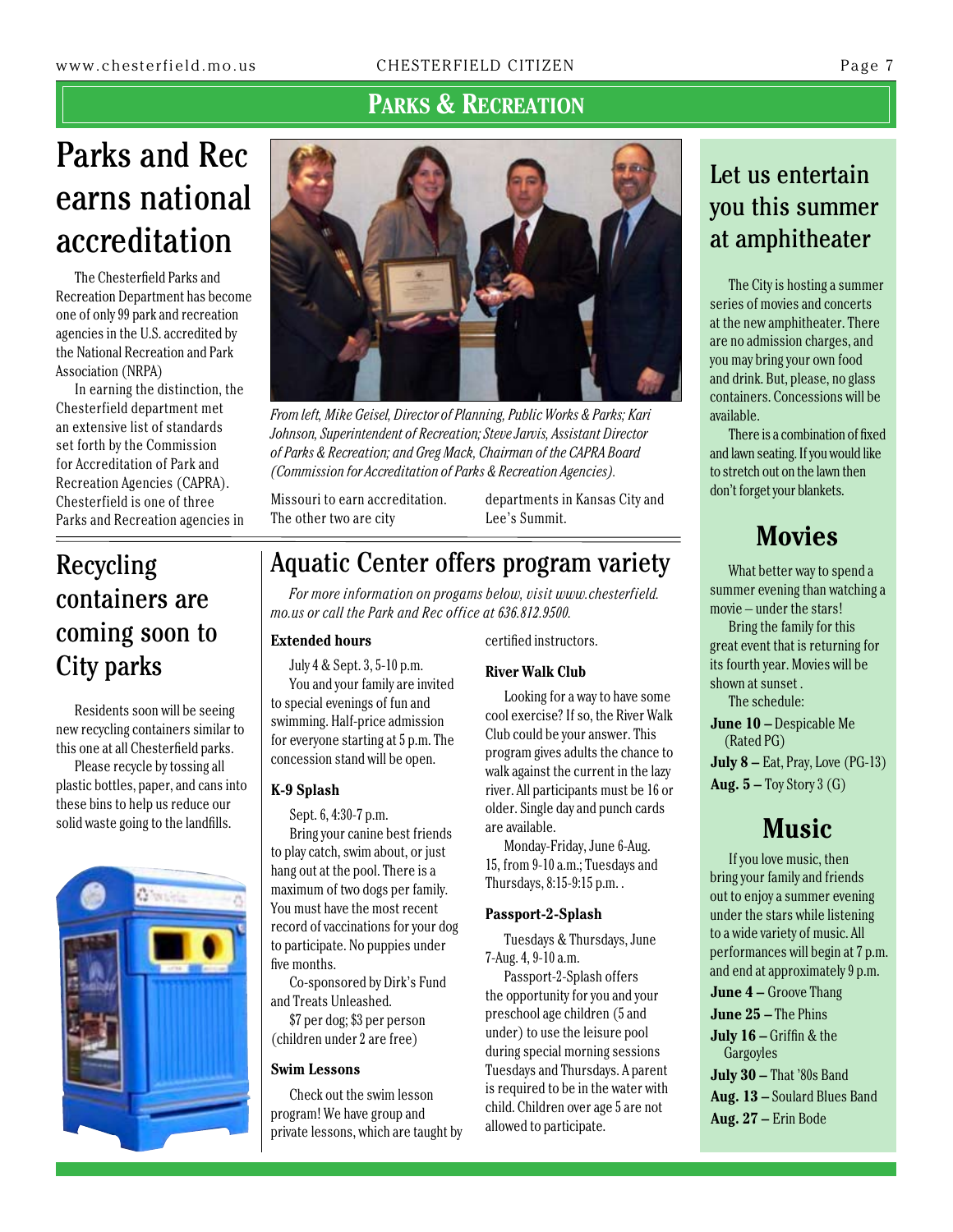### **Police**

### AARP Driver Safety course set July 6 at City Hall

The Chesterfield Police Department is renewing its cooperative effort with the American Association of Retired Persons (AARP) in providing the AARP Driver Safety Program.

The course is the nation's first and largest classroom driver improvement course. It reviews the rules of the road with an emphasis on defensive driving practices.

The four-hour course is taught in a single morning session and does not involve a test. AARP members can attend the course for a fee of \$12. Non-members can attend for \$14. Graduates can check with their insurance providers for possible discounts.

The course will be held Wednesday, July 6, 9 a.m-1 p.m. at City Hall. Reservations are required to attend the course.

 For further information or to reserve a seat, contact Officer Paul Powers at 636.537.6769 or via e-mail at ppowers@chesterfield.mo.us.

#### Drug Take-Back succeeds

In cooperation with the Drug Enforcement Administration, Chesterfield Police hosted two National Drug Take-Back events, setting up a drop-off point at City Hall and at the City's Earth Day event. Both efforts were hugely successful.

Six states are listed in our Region for the National Drug Take-Back program (IA, IL, KS, MO, NE, SD). Missouri took in more than twice as many pounds of outdated, unwanted prescription drugs than any other of these states. Chesterfield collected 502 pounds, which ranked second in the state to Kansas City.

### **Citizen Committees**



*Lisa and Jerry Griffin, 2078 Meadowbrook Way Drive Myra and Richard Overfelt, 1260 Beaver Creek*

## Front yards earn kudos from Beautification Committee

The Chesterfield Beautification Committee is honoring home owners with their Beautification Awards for 2011.

The award focuses on the appearance of front yards of Chesterfield homeowners. The award highlights different segments of the city and honors individuals who beautify property and residences with outstanding design, display, maintenance, color and texture. Each ward is represented twice a year, and the awards are

given every other year.

Know a yard that deserves recognition? Recommend a dazzling neighborhood yard by completing the nomination form available at City Hall or online (low right on page) at www.chesterfield.mo.us.

# recycling volume

Recycling. We all hear about it, but are we all doing it? Paper, cardboard, containers of all varieties (plastic, aluminum, steel) can all be mixed together at home and placed in your recycling container. As Chesterfield prospers, we want to show how green our community can be, and at a residential curbside recycling rate of 28% in 2010, we aren't there yet. What are some reasons to recycle?

Convenience – now we don't have to sort the materials ourselves, no removing lids, no tearing off labels.

Fuel prices – conserving our resources by recycling keeps materials in the loop and keeps costs down.

Jobs – keeping materials out of the landfill provides jobs by putting people to work with processing and manufacturing of new products from old ones.

For more information, visit: www.chesterfield.mo.us/solidwaste-and-recycling.html.

### Help increase **Committees News & Notes**

#### **Historical Commission**

Openings are available on Chesterfield's Historical Commission, providing volunteer and resumé-enhancement opportunities. The Historical Commission gathers, preserves, and shares the history of Chesterfield. It acquires and preserves artifacts and documents and produces publications, articles, a calendar and exhibits. No experience is necessary.

For more information, contact Commission Chair Barbara Whitman at 636.532.3319 or burmese41@aol.com.

#### **CCE gets grant**

The Chesterfield Citizens Committee for the Environment (CCE) has won a competitive grant of \$1,425 from the Conservation Federation of Missouri. The funds will be used for the "Repairing the Riparian" event at the new Eberwein Park on Oct. 15.

During this community conservation opportunity, participants will install native plants along a natural trail system that will help qualify the park for inclusion in Chesterfield's Community Habitat Certification with the National Wildlife Federation.

Look for more information in the next issue of *The Citizen.*

#### **Earth Day recycling stats**

Chesterfield residents continue to excel in their recycling efforts at Earth Day. Collected were 25 tons of household electronic items and nine tons of document for shredding, which is double last year's totals. New this year was Styrofoam and bubble wrap collection, which half filled a 53-foot trailer.

#### **Middle school pool party Aug. 19**

The annual middle school pool party sponsored by the Chesterfield Alliance for Positive Youth (CAPY) will be held on Friday, Aug. 19, at the Chesterfield Aquatic Center 8:15-11 p.m. The event is free to all Chesterfield middle school students. Great refreshments, music and fun!!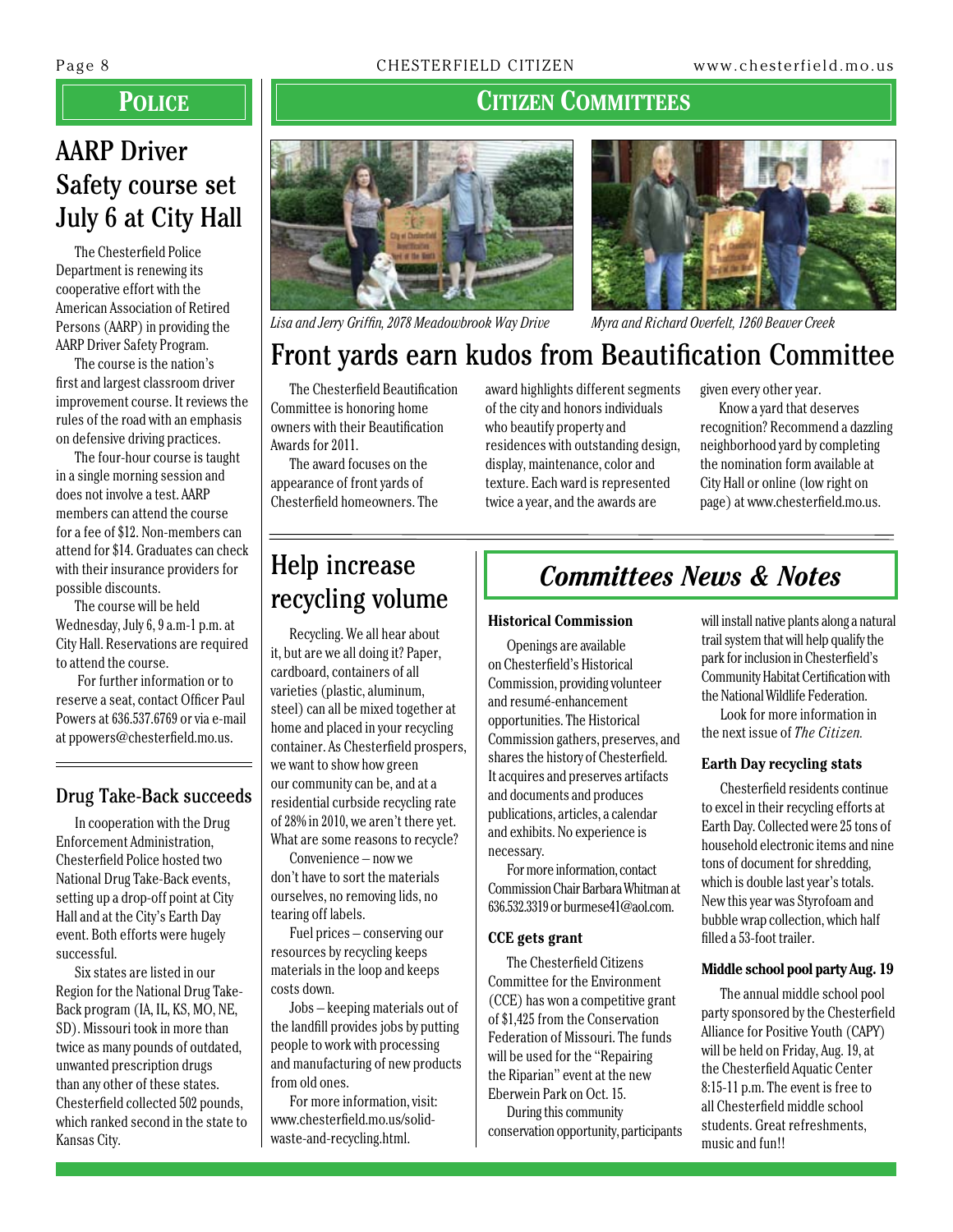### **PLANNING & PUBLIC WORKS**

## Parking study garners award

Chesterfield has been awarded the 2011 Outstanding Planning Award by the St. Louis Section of the Missouri Chapter of American Planning Association.

The honor is in recognition of a comprehensive 20-month parking study and resulting revisions to the City's parking regulations. The award was presented at the 2011 St. Louis APA Section Spring Workshop in Powder Valley on March 29.

In November 2008, the Department of Planning and Public Works undertook the comprehensive review of the parking requirements found in the City Code. The Department identified several areas of improvement and initiated a 20 month study.

This parking study involved going to commercial, mixed use, and industrial developments and



*Planning and Engineering staff on the project included, seated from left, Ben Niesen, Kristian Corbin, Justin Wyse. Standing, Aimee Nassif, Susan Mueller.*

undertaking parking counts during peak travel hours to determine how much parking was being utilized. More than 60 developments in Chesterfield were counted.

Project planner Kristian Corbin worked tirelessly to gather all the data collected and prepared a citywide parking report, which included

findings and recommendations for code revisions.

Justin Wyse, Ben Niesen and Sue Mueller eagerly stepped up to the challenge, completely rewriting the City's Parking Requirements. This required many hours of meetings, presentations, and research.

The City of Chesterfield is opening the next completed phase of the Monarch-Chesterfield Levee Trail (MCLT) that begins west of the Chesterfield Valley Athletic Complex (CVAC) and ends just north of the Howell Island Access, adding 2.1 miles of paved multiuse trail.

This new addition connects to the first phase of the trail, stretching between the CVAC and the Hardee's Ice Sports Complex and totals 6.1 miles. This segment of trail can be accessed by two trailheads off North Outer 40 Road – one at the west entrance to the CVAC and the other just east of the ice rink.

The 1.9-mile segment south of Edison Avenue running between Long Road and Baxter Road can be accessed by the new trailhead off of Edison just east of Long Road.

### **Community Organizations**

#### **Sophia M. Sachs Butterfly**

**House –** hosts: July 9: Insects of the Night. For children 7 and over with an adult. 8:30-10 p.m. \$15 per child (includes one adult). Advance registration required. … July 10 & 13: Camp Bugaloo: Blossoms. Practice with plants and bouquets in the pretend greenhouse of the Butterfly House. For children ages 3 to 5 with an adult. 1:30 to 3 p.m. \$15 per child (includes one adult). Advance registration required. … July 30: Fourth annual Bug Hunt. For children ages 2 to 13 with families. 11a.m.-2 p.m. Included with Butterfly House admission. … There's more! See complete schedule and register at www.butterflyhouse.org/.

**St. Louis Carousel Events –**  Opportunities include Mad Science for Preschoolers, Thursdays June 16, 23, 30, July 7, 14, 21, 28, Aug. 4, 10:30- 11:30 a.m., \$10/child & adult/class – Age 3-5. Advanced registration is required. Call 314.615.8383 or visit the Carousel Gift Shop to reserve a spot. … Preschool Arts & Crafts Classes, Tuesday & Wednesday, July 5, 6, 12, 13, 19, 20, 26, 27, 10:30-11 a.m. Ages 3-5. Four weeks of fun arts & craft projects for preschoolers. Parents must stay and assist their child with the project. \$10/class includes supplies. … Petite Princesses, Aug. 8-10, 9-11 a.m., \$60/child. All maidens ages 3-7 are requested to discover their inner princess. Call 314.458.8311 or visit ClubKidFit.org

**Chesterfield Arts –** Arts Education – June 6-Aug. 1, adult camps are one week long from 9:30 a.m.-noon or 12:30- 3 p.m. Camps include Silk Inspirations – Fusion & Dying, Fiber Collage, Plein Air with Watercolors, Fashion Forward. … Camps for ages 4 and up: Pottery, Drawing, Painting, Sculpture, Paper Play, Masters of Murals, Outdoor Art Collaboration, Cartooning, and more.

For more info, visit chesterfieldarts.org

### Yard waste impacts water quality **Trail update**

If yard waste (leaves, grass clippings, weeds, brush and small twigs) is disposed of along a creek or in a storm drain, it can have a negative impact on water quality.

Yard waste decaying in creeks and rivers decomposes in a process that removes oxygen from the water. Fish and other aquatic life can't survive in water with low oxygen. As yard waste decomposes, plant nutrients such as nitrogen and phosphorus are also released. These nutrients promote the excessive growth of algae in the water. As the water becomes polluted, it does not support aquatic life and becomes a health hazard.

What Can You Do?

• Never allow yard waste to be washed down a storm drains.

- Do not sweep or blow grass clippings along the street or into a storm drain.
- Do not dump grass or yard waste onto a creek bank or area where it will be washed into creeks and rivers.
- Control soil erosion on your property by planting native trees and ground cover to stabilize erosion prone areas.
- Compost leaves, brush, grass clippings and other yard waste or place yard waste at the curb for pickup.
- Mow grass higher and leave grass clippings on the lawn to retain moisture and provide nutrients to the soil as they decompose.
- Do not over water your lawn or garden. This may increase leaching of fertilizers to ground and surface water.